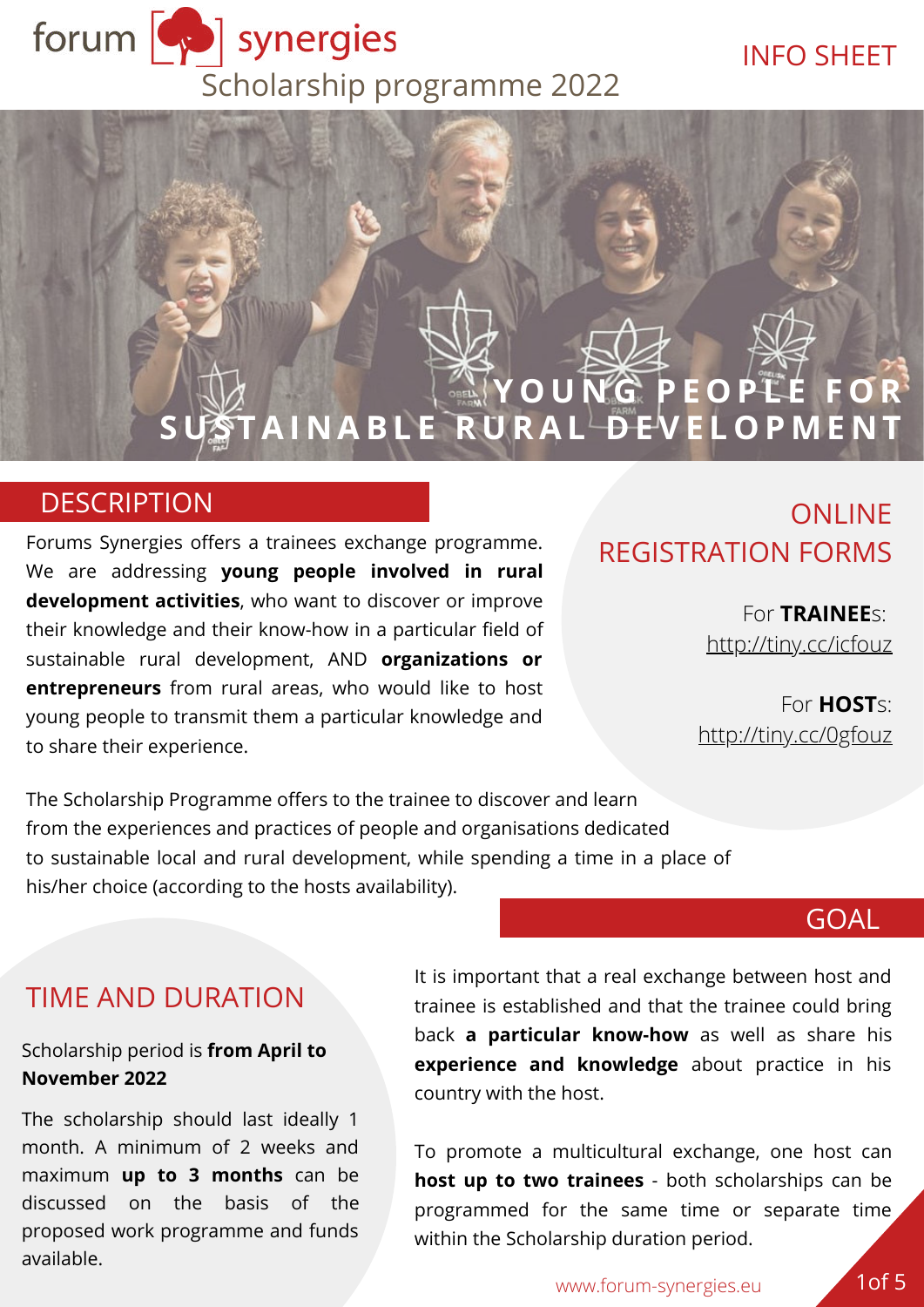

## YOU WANT TO BECOME INVOLVED?

## Profile TRAINEE

Trainees should ideally:

- be actively involved or want to start **activities in local & rural development projects** as animator, organiser, trainer or adviser to a rural community or rural development NGO; or
- be an actor in activities (or want to start activities) related to sustainable rural development (e.g. as a farmer, herbalist, ..)
- have experience in a collective initiative, as an active community member; experience with/ interest in rural development or voluntary work would be desirable;
- have ability to communicate in one of the languages indicated by the host organisation (usually English);
- have motivation to use and **share** with others the **knowledge and practical skills acquired** during the scholarship period.

Candidates should preferably be under 35 years of age.

## Profile HOST ORGANISATIONS

The host should be an association, organisation or institution **involved in sustainable rural development** at local, regional or national level and should have experience at least since 5 years.

The main requirement for hosts is the **ability and readiness** to provide the trainee with examples of good rural development practices, as well as managerial and organisational capacity needed to facilitate and monitor the progress of the trainee. One host can host up to 2 trainees.

The host should be ready to exchange experiences made with the scholarship programme with Forum Synergies: by authorizing to use the substantial report details, to publish them and to share them The host is also invited to publish information about the Scholarship on his organisation's social media and website.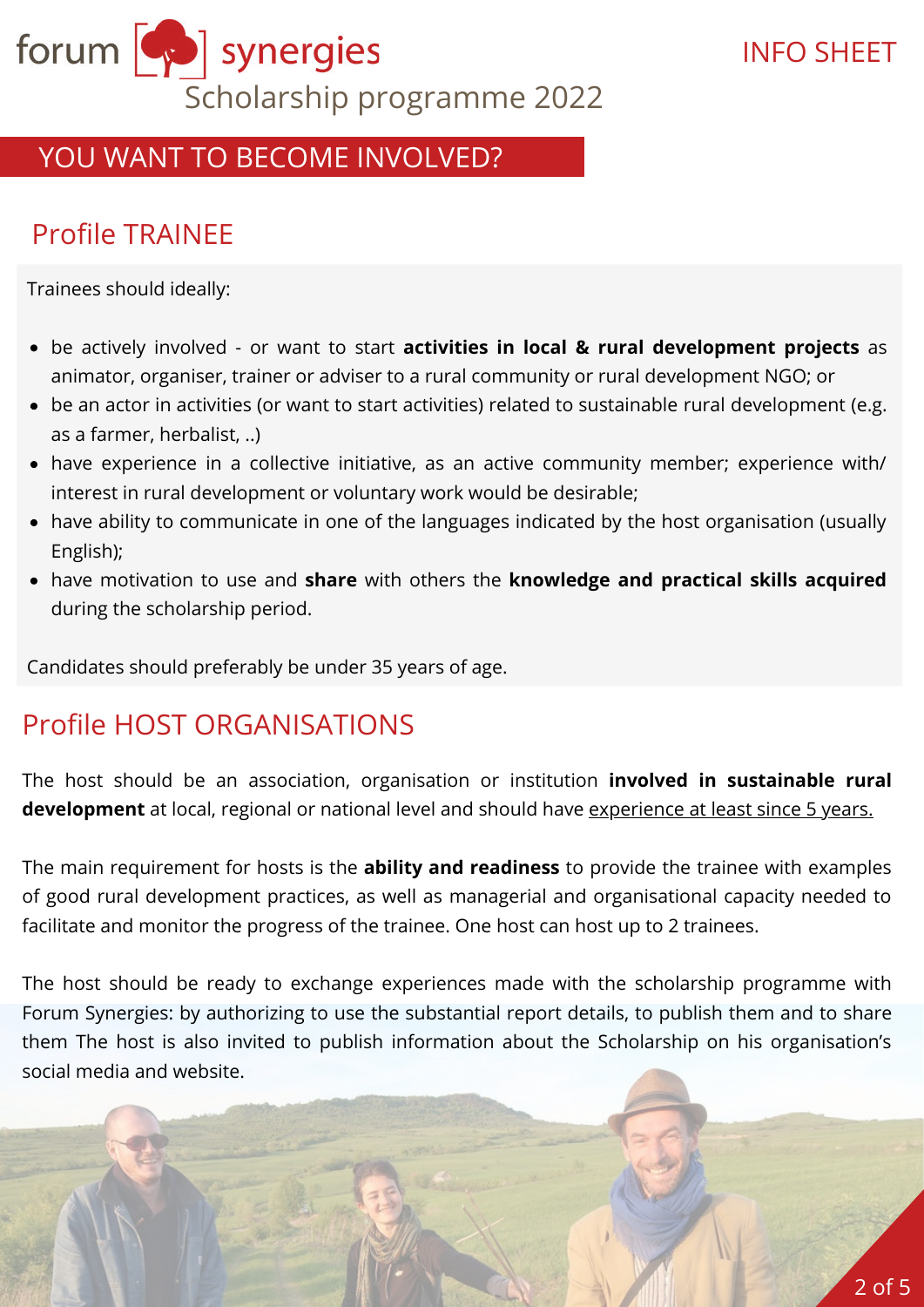

## WHAT FORUM SYNERGIES CAN OFFER

Contribution towards the costs **up to 2000 EUR per scholarship** covering travel and accommodation costs, including a small contribution towards the cost of the recipient organisation covering the effort for supervision and organisation of the stay.

Exciting experience to be a part of a movement and a network promoting sustainable rural development.

## HOW TO JOIN THE SCHOLARSHIP PROGRAM

Both the host and the trainee are invited to **apply online** (Forum Synergies' [website\) using the online application form:](https://www.forum-synergies.eu/article154.html)

## For host:<http://tiny.cc/0gfouz> For trainee: <http://tiny.cc/icfouz>

#### NEXT STEPS

1/ PERSONAL INTERVIEW: In order to support synergies and support a fruitful matching of trainee(s) and host, a short interview will be held with a representative of Forum Synergies;

2/ DESIGNING A TRAINING SCHEDULE. Supplementary information will be asked after the interview, ex. description of main activities the trainee could be involved in (work programme), practical information about travel/ accommodation possibilities etc.

3/ FINANCIAL PLAN: provision of estimated costs for both trainee and host as basis for a concrete financial agreement between Forum Synergies and trainee/ host

Apart from mentioned criteria the **approval of applications** will depend on the actual absorption of funds available for the scholarship programme.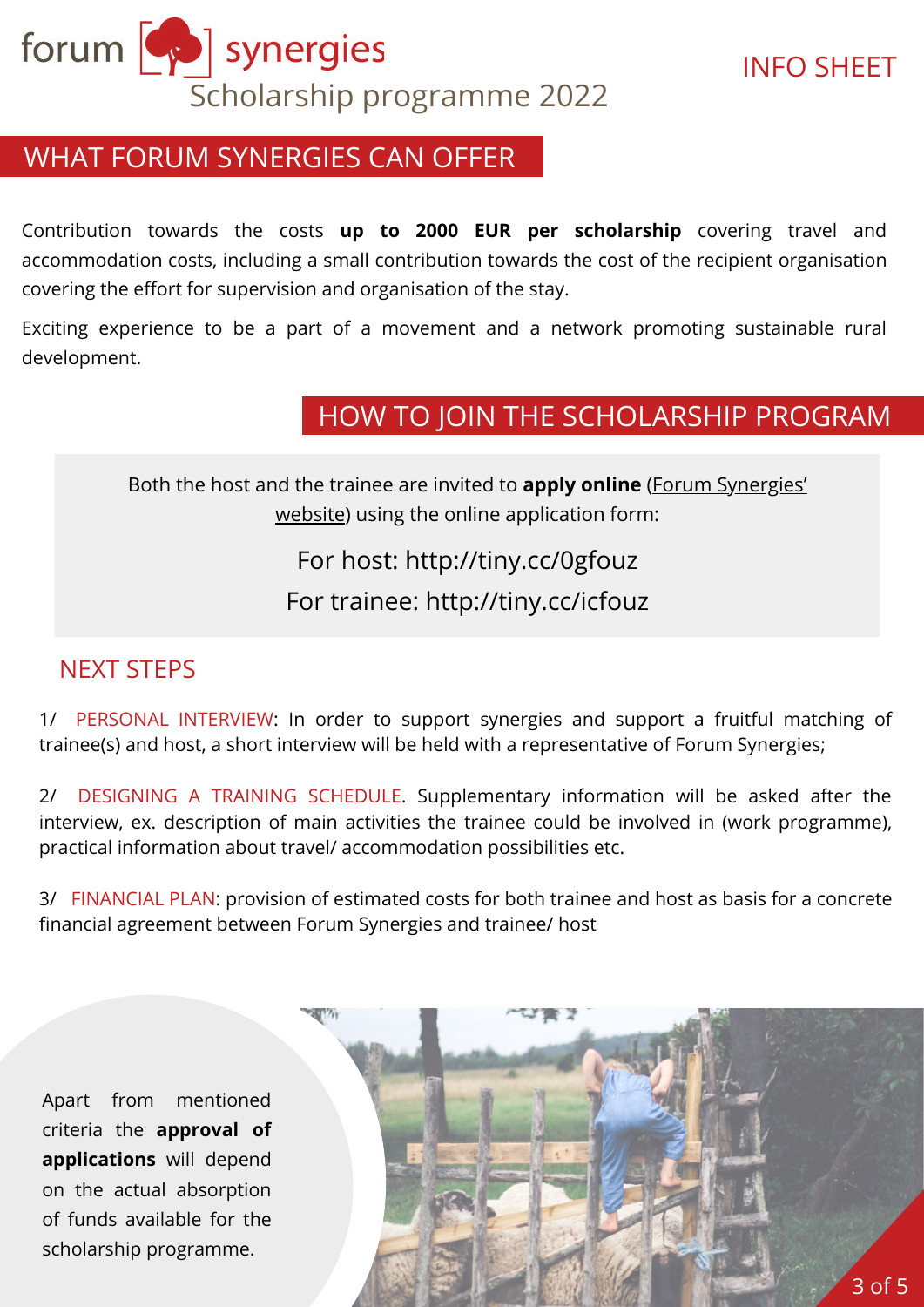forum [Sull] synergies Scholarship programme 2022

### SPREADING AND SHARING THE LESSONS LEARNED

A **substantial and financial report** shall be provided 1 month after the completion of the scholarship. The approval by Forum Synergies is prerequisite for receiving final payment.

#### Reporting of TRAINEES Reporting of HOSTS

- Each trainee is free to **choose a way to present** his scholarship experience (combining text and visual): creation of blog, video, diary, photos or else. This part shall include information about the activities carried out and lessons learned, discoveries, peoples met;
- Profile describing the **experience of the trainee** related to sustainable rural development and/ or the professional/ educational background and motivation for taking part in the scholarship programme;
- **Action Plan**: a short description of ideas how the trainee intends to make use of the lessons learned.

- **Profile of the host organisation** and local actors related to the organisation;
- **Evaluation:** Short overall evaluation describing the output of the training;
- **Recommendations.** Hosts should provide recommendations for other hosts and/ or make proposals for improvement of the exercise, procedure.

# **VISIT OUR HOST ORGANISATIONS**

You want to get an idea where you could go to as a T RAINEE? [visit our HOST organisations here](https://scholarship2021670650963.wordpress.com/2021/02/08/hosts/) **get inspired and make your choice!**

You want to become a HOST organisation? You can register here or contact us at

[forum-synergies@a1.net](mailto:forum-synergies@a1.net)